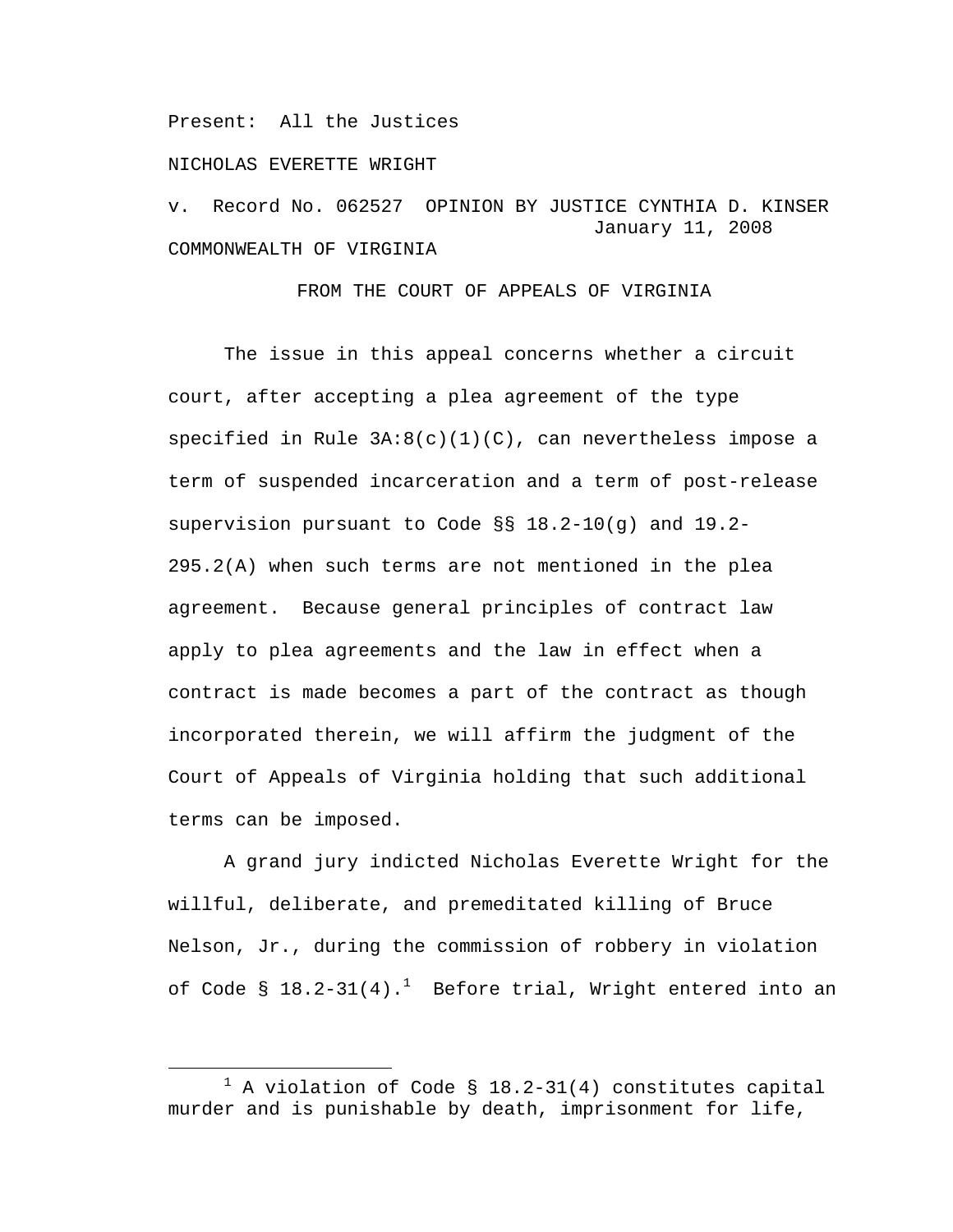"Agreed Disposition" with the Commonwealth pursuant to Rule  $3A:8(c)(1)(C)$ .<sup>2</sup> In relevant part, the plea agreement provided: (1) the Commonwealth would amend the indictment to charge first degree murder instead of capital murder; (2) Wright would plead guilty to the charge of first degree murder and be sentenced to imprisonment for life; and (3) Wright would acknowledge violation of the terms of his probation in three unrelated felony convictions for which he received three five-year concurrent, suspended sentences and be sentenced to five years imprisonment to run consecutive to any other sentence imposed on him.

Upon determining that Wright voluntarily and intelligently entered a plea of guilty to the charge of first degree murder and after hearing a proffer of the evidence, the Circuit Court of Rockingham County accepted the guilty plea as well as the plea agreement. The court concluded that the plea agreement was "an appropriate disposition in this matter." The circuit court found Wright guilty of first degree murder in violation of Code § 18.2-32 and, in accordance with the terms of the plea

i<br>Li

or imprisonment for life and a fine of not more than \$100,000. Code § 18.2-10(a).

 $^2$  Under Rule 3A:8(c)(1)(C), a defendant and the Commonwealth may enter into a plea agreement in which the Commonwealth "[a]gree[s] that a specific sentence is the appropriate disposition of the case."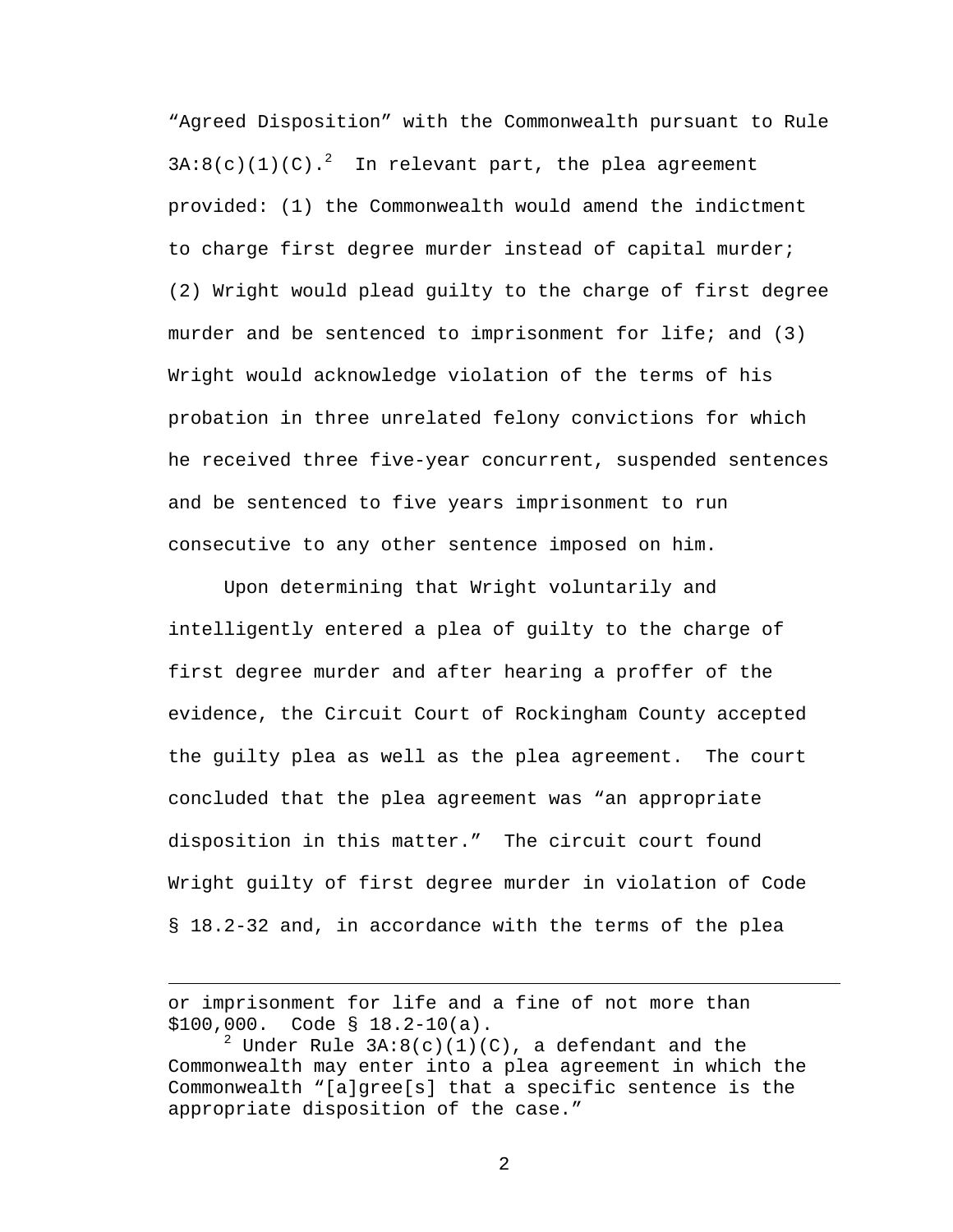agreement, sentenced Wright to life imprisonment. $^3$  Pursuant to the requirements of Code §§ 18.2-10(g) and 19.2- 295.2(A), the circuit court also imposed an additional sentence of three years imprisonment but suspended that sentence, imposing three years of post-release supervision.

Wright subsequently moved the circuit court for clarification of its sentencing order. In that motion, Wright asserted that the additional three-year term of suspended incarceration and post-release supervision constituted an addition to or revision of the plea agreement that was improper and not within the circuit court's authority under Rule  $3A:8(c)(1)(C)$ . Wright asked the circuit court to enter a sentencing order consistent with the terms of the plea agreement. After hearing argument on Wright's motion, the circuit court determined that, in this case, the additional period of suspended incarceration and post-release supervision was statutorily mandated and thereby included in the plea agreement even though it was otherwise silent on the subject. Thus, the court concluded that it had not altered the terms of the parties' plea agreement and denied Wright's motion.

 $\overline{\phantom{a}}$  3  $3$  The circuit court also revoked the five-year concurrent, suspended sentences in the other three prior felony convictions and directed that the five-year sentence run consecutive to Wright's life sentence.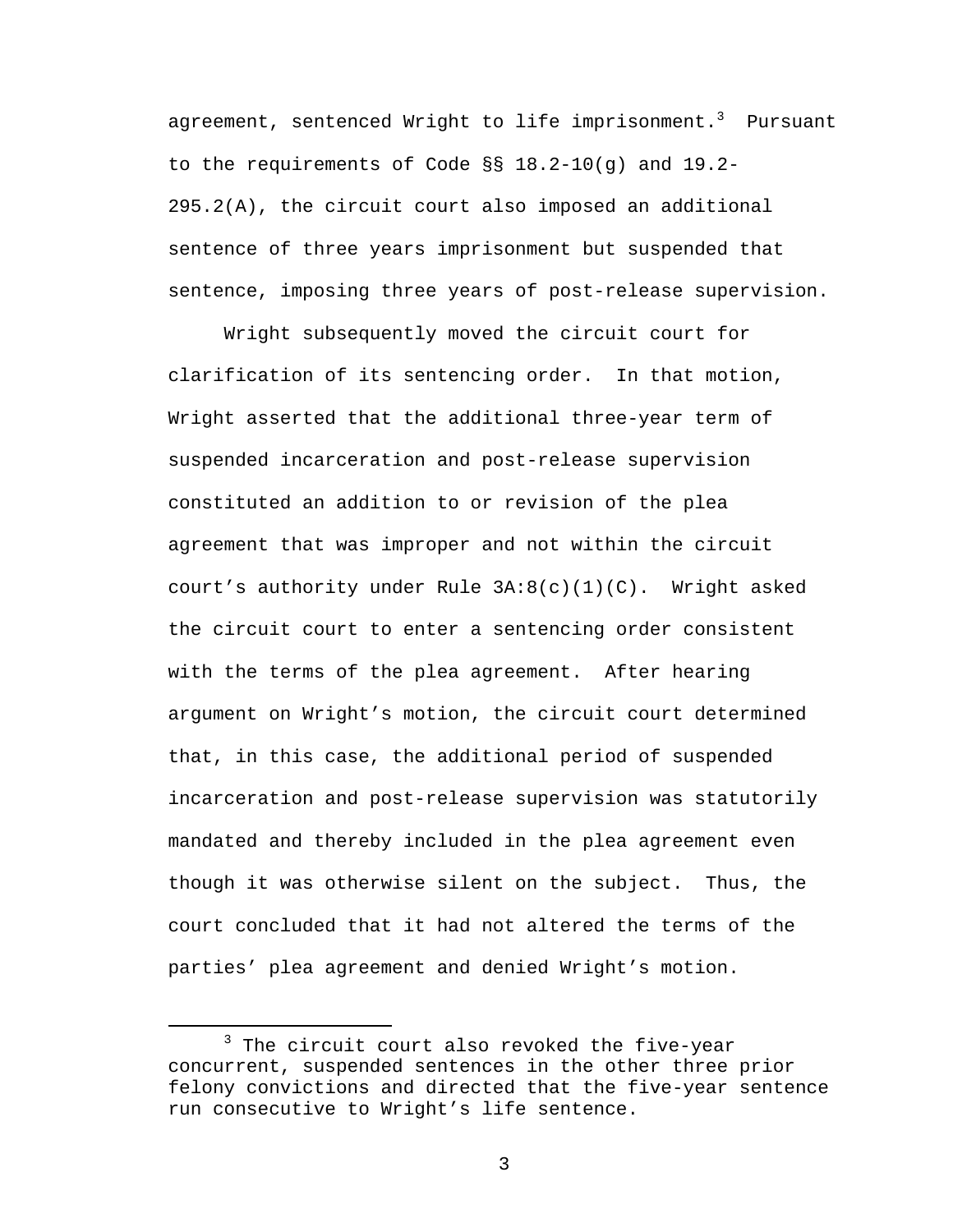The Court of Appeals of Virginia affirmed the judgment of the circuit court. Wright v. Commonwealth, 49 Va. App. 58, 636 S.E.2d 489 (2006). The Court of Appeals held that the basic rules of contract law apply to plea agreements and that " 'the law in force on the date a contract is formed determines the rights of its parties.' " Id. at 62, 636 S.E.2d at 491 (quoting Esparza v. Commonwealth, 29 Va. App. 600, 606, 513 S.E.2d 885, 888 (1999)). Because Code §§ 18.2-10(g) and 19.2-295.2(A) were both "in effect at the time the plea agreement was formed," the Court of Appeals concluded "the plea agreement necessarily included the suspended sentence and post-release supervision as a matter of law." Wright, 49 Va. App. at 62, 636 S.E.2d at 491. To hold otherwise, according to the Court of Appeals, would "require trial judges to disregard the mandatory provisions of the statutes when imposing sentence pursuant to a plea and create an anomaly in our sentencing procedures." Wright, 49 Va. App. at 64, 636 S.E.2d at 492.

The sole issue now before this Court is whether a circuit court, after accepting a plea agreement of the type specified in Rule  $3A:8(c)(1)(C)$ , can then impose an additional period of suspended incarceration and postrelease supervision pursuant to Code §§ 18.2-10(g) and 19.2-295.2(A) when such terms were not included in the plea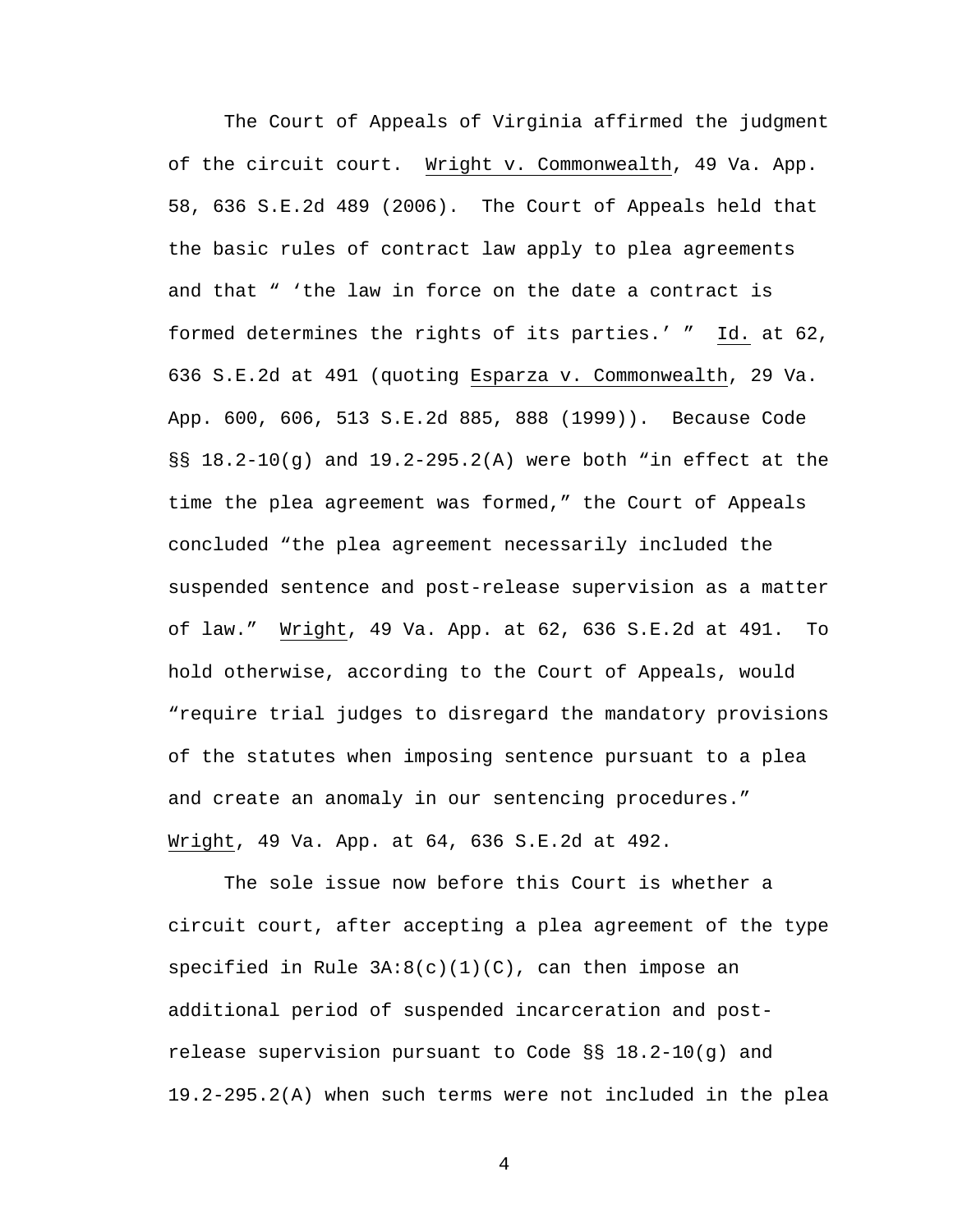agreement.<sup>4</sup> This question presents a matter of statutory interpretation and is subject to de novo review by this Court. See Washington v. Commonwealth, 272 Va. 449, 455, 634 S.E.2d 310, 313 (2006).

Wright contends that the circuit court erred by imposing the additional term of suspended incarceration and post-release supervision. According to Wright, the circuit court in effect rejected the plea agreement but failed to afford Wright the opportunity to exercise his rights provided in Rule  $3A:8(c)(4)$ , specifically, to withdraw his guilty plea and choose to have his case heard by another trial judge, or to maintain his guilty plea and face the possibility of a less favorable disposition than the one provided in the plea agreement. Thus, Wright contends that he is entitled to be sentenced in accordance with the terms of his plea agreement with the Commonwealth or to have the opportunity to exercise his rights under Rule  $3A:8(c)(4)$ . We do not agree.

 $\overline{4}$  $4$  We emphasize that the plea agreement at issue was silent with regard to the requirements set forth in Code  $\S$ § 18.2-10(g) and 19.2-295.2(A). We do not decide today whether a circuit court would have to reject a plea agreement containing an agreed disposition that directly conflicted with particular mandated statutory requirements such as the ones before us, those relating to the taking of a defendant's blood, saliva or tissue for DNA analysis, see Code § 19.2-310.2, or those imposing certain minimum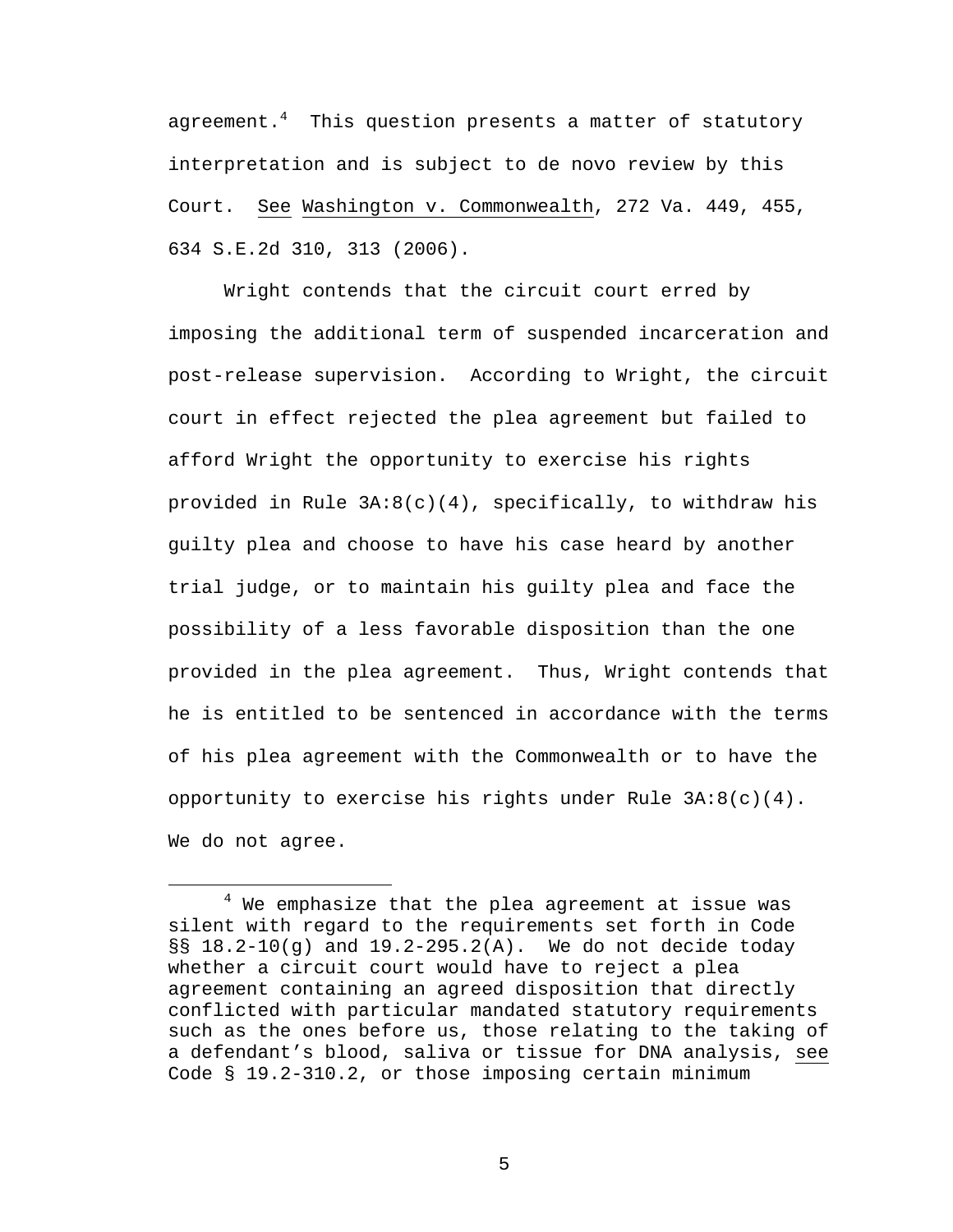For felony offenses committed after July 1, 2000, for which the punishment includes an active term of incarceration in a correctional facility, except in cases when a circuit court orders a suspended term of confinement of at least six months, the provisions of Code § 18.2-10(q) require a circuit court to "impose an additional term of not less than six months nor more than three years, which shall be suspended conditioned upon successful completion of a period of post-release supervision pursuant to [Code] § 19.2-295.2." Similarly, for that same class of offenses, the provisions of Code § 19.2-295.2(A) direct a circuit court to "impose a term of post[-]release supervision of not less than six months nor more than three years." The provisions of these two statutes are mandatory. Alston v. Commonwealth, 274 Va. 759, 769-70, 652 S.E.2d 456, 462 (2007). They comprise part of the maximum term of incarceration permitted by statute and are added to the term that can otherwise be imposed upon a convicted felon. See id. at 770, 652 S.E.2d at 462 (citing Williams v. Commonwealth, 270 Va. 580, 584, 621 S.E.2d 98, 100 (2005)). Nothing in the statutes suggests that their terms are not applicable when, as in this case, a defendant enters into a

i<br>Li

sentences, see, e.g., Code §§ 18.2-12.1, -53.1, -57, and –  $255(A)$ .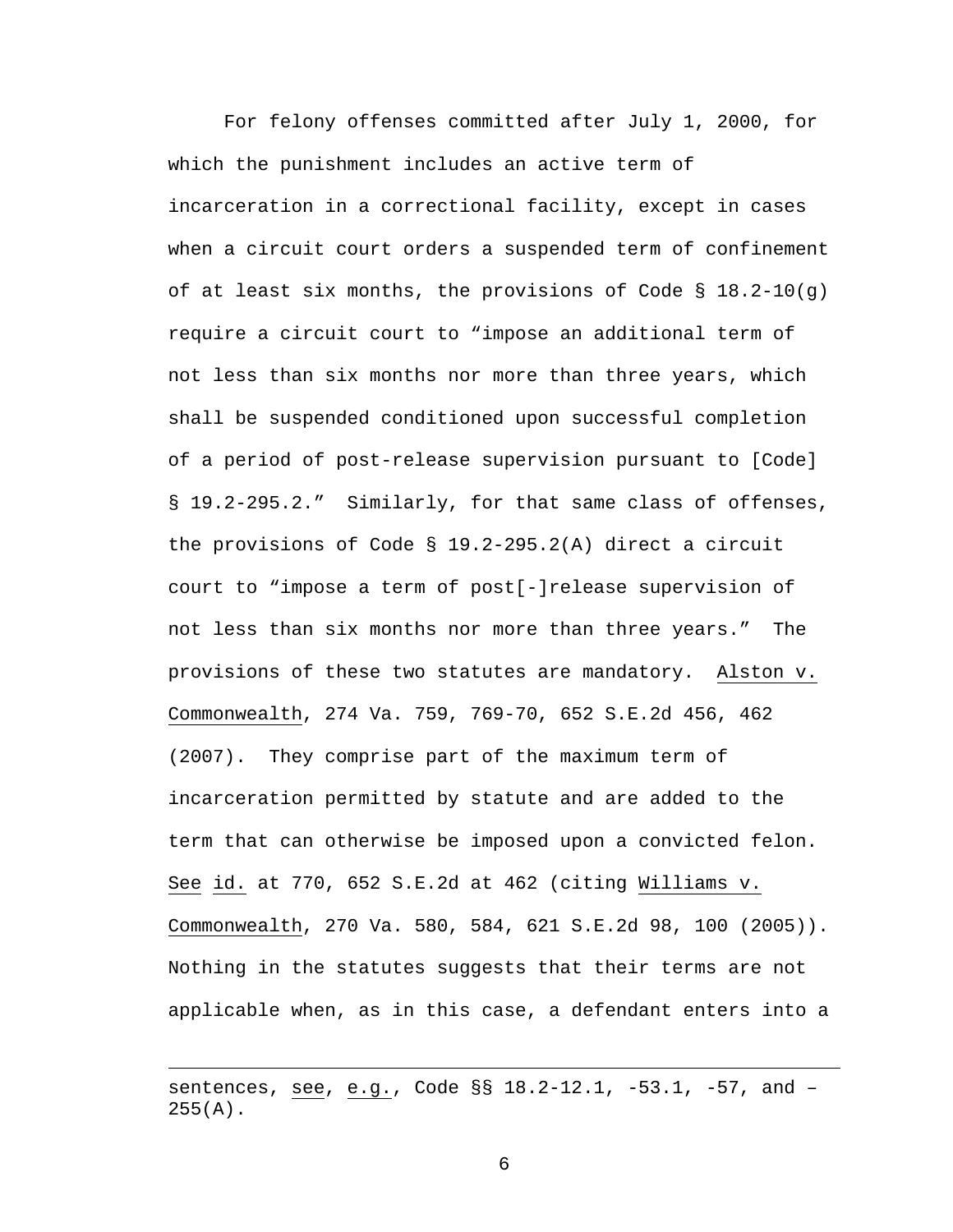plea agreement that fails to address the mandatory requirements.

To the contrary, the provisions of both Code sections constituted a part of Wright's plea agreement as though they were incorporated therein. In Paul v. Paul, 214 Va. 651, 203 S.E.2d 123 (1974), we stated that "[t]he law effective when the contract is made is as much a part of the contract as if incorporated therein." Id. at 653, 203 S.E.2d at 125; accord Buchanan v. Doe, 246 Va. 67, 72, 431 S.E.2d 289, 292 (1993); Marriott v. Harris, 235 Va. 199, 215, 368 S.E.2d 225, 233 (1988); Harbour Gate Owners' Ass'n, Inc. v. Berg, 232 Va. 98, 105, 348 S.E.2d 252, 257 (1986); Maxey v. American Cas. Co., 180 Va. 285, 290, 23 S.E.2d 221, 223 (1942); Esparza, 29 Va. App. at 606, 513 S.E.2d at 888. As the Court of Appeals held, this principle of contract law applies to plea agreements. Wright, 49 Va. App. at 62, 636 S.E.2d at 491 (citing Esparza, 29 Va. App. at 606, 513 S.E.2d at 888); see also United States v. Baldacchino, 762 F.2d 170, 179 (1st Cir. 1985) ("[P]lea bargains are subject to contract law principles insofar as their application will insure the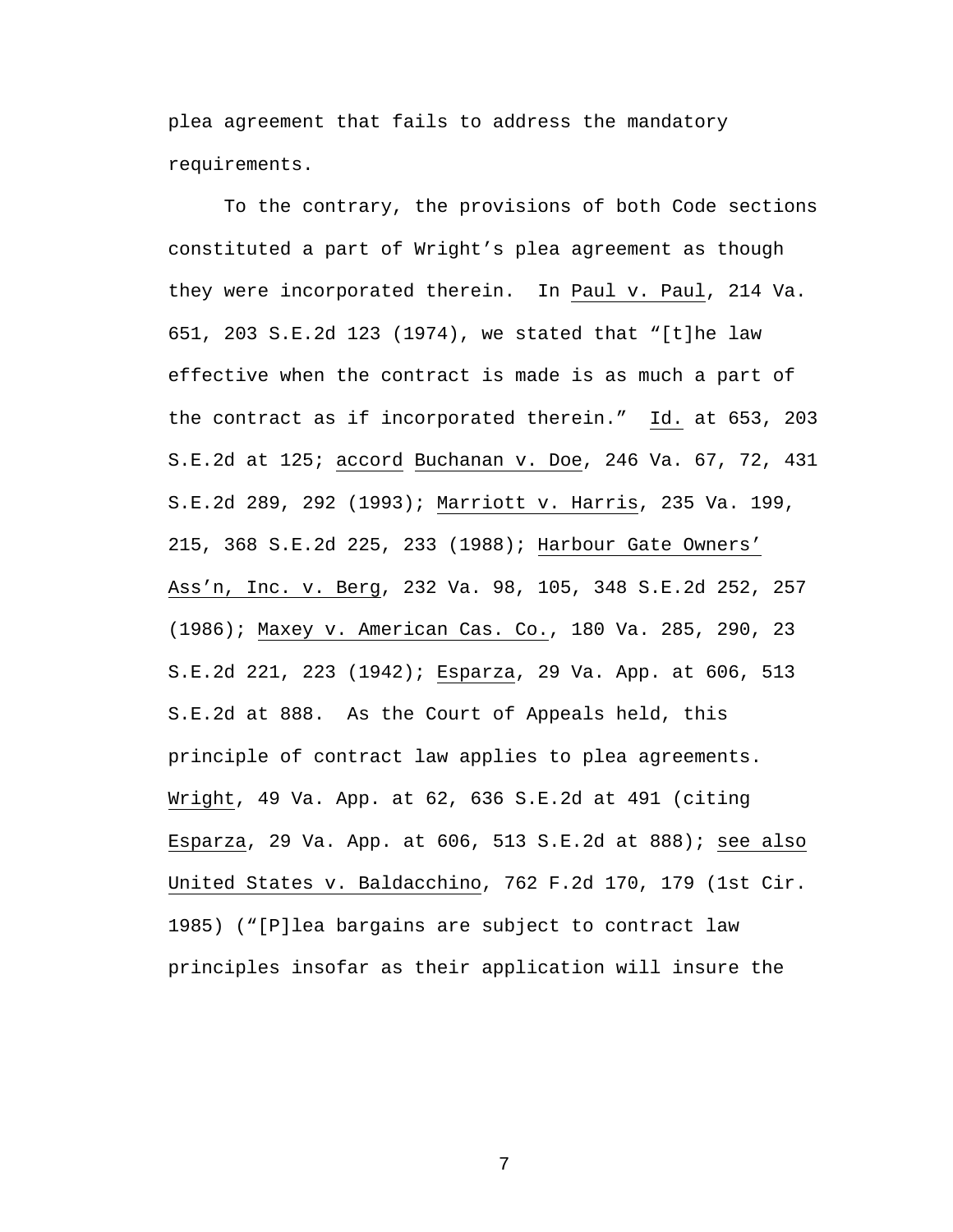defendant what is reasonably due him.") (citations omitted).<sup>5</sup>

Thus, the Court of Appeals did not err by holding that "the plea agreement necessarily included the suspended sentence and post-release supervision as a matter of law." Wright, 49 Va. App. at 62, 636 S.E.2d at 491. The circuit court's imposition of the three-year term of suspended incarceration and post-release supervision did not alter or modify the terms of the parties' plea agreement. Contrary to Wright's argument, the circuit court did not implicitly reject the plea agreement but, instead, sentenced Wright in accordance with the terms of the plea agreement. Wright therefore was not entitled to an opportunity to exercise the rights afforded under Rule  $3A:8(c)(4)$  when a circuit

 $\frac{1}{5}$ <sup>5</sup> Numerous courts in other jurisdictions have applied contract principles to plea agreements. See e.g., United States v. Cimino, 381 F.3d 124, 127 (2d Cir. 2004); United States v. Peglera, 33 F.3d 412, 413 (4th Cir. 1994); United States v. Arnett, 628 F.2d 1162, 1164 (9th Cir. 1979); State v. Crockett, 877 P.2d 1077, 1079 (Nev. 1994); State v. Bethel, 854 N.E.2d 150, 166 (Ohio 2006); In re Palodichuk, 589 P.2d 269, 271 (Wash. Ct. App. 1978). But see United States v. Peveler, 359 F.3d 369, 375 (6th  $\overline{\text{cir.}}$ 2004) (stating that although general principles of contract law apply to plea agreements, "'[a] guilty plea, however, involves the waiver of at least three constitutional rights by a defendant . . . [and,] therefore, the analogy of a plea agreement to a traditional contract is not complete or precise, and the application of ordinary contract law principles to a plea agreement is not always appropriate.' ") (citing United States v. Skidmore, 998